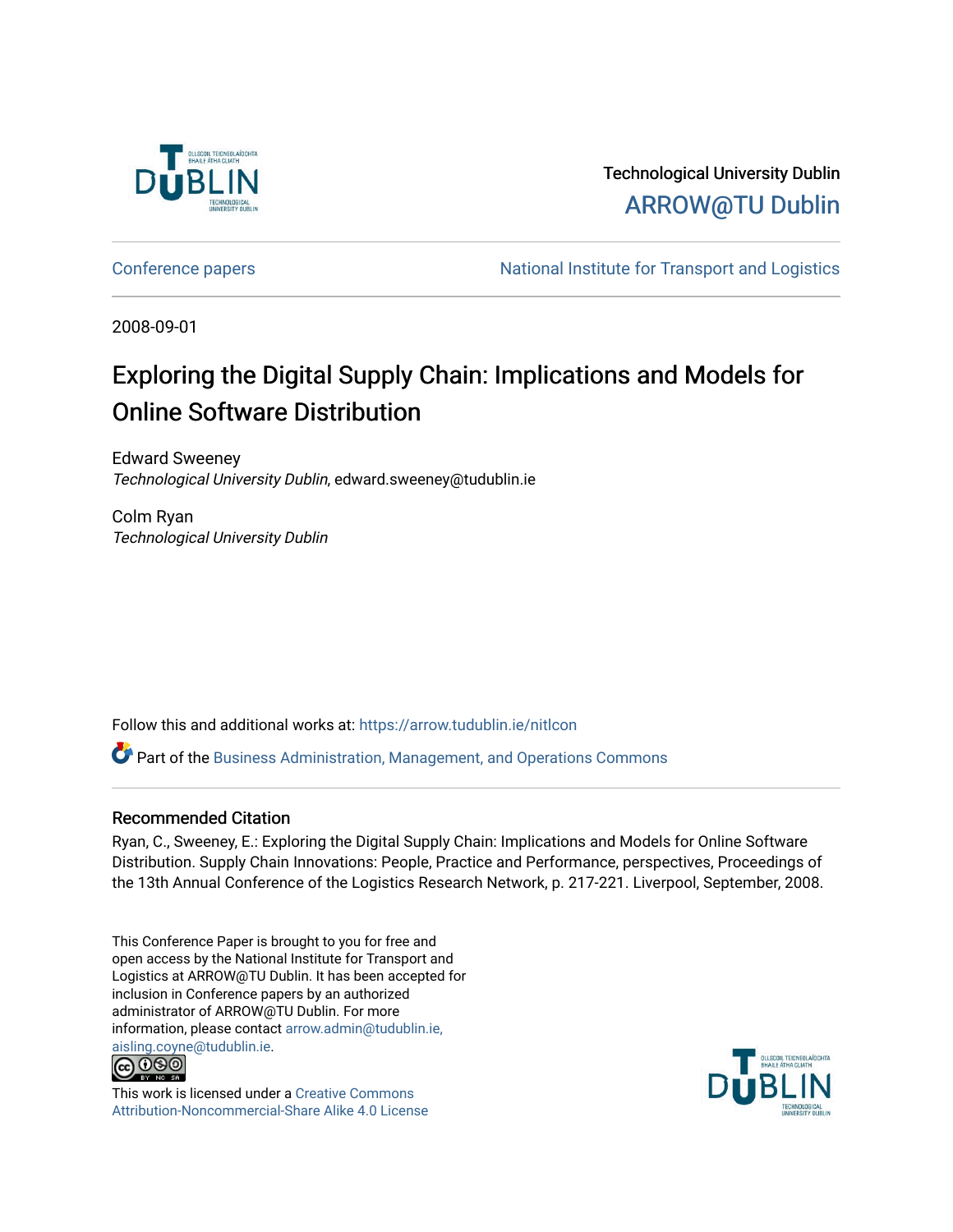# **Exploring the Digital Supply Chain: Implications and Models for Online Software Distribution**

#### **Colm Ryan and Edward Sweeney**

National Institute for Transport and Logistics (NITL) Dublin Institute of Technology (DIT) 17 Herbert Street Dublin 2 Ireland Tel: +353-1-6445700 Fax: +353-1-6441943 Email: edward.sweeney@nitl.ie

**Keywords:** supply chain management; digital products; software; distribution

## **Abstract**

As a discipline, supply chain management (SCM) has traditionally been primarily concerned with the procurement, processing, movement and sale of physical goods. However an important class of products has emerged - digital products - which cannot be described as physical as they do not obey commonly understood physical laws. They do not possess mass or volume, and they require no energy in their manufacture or distribution. With the Internet, they can be distributed at speeds unimaginable in the physical world, and every copy produced is a 100% perfect duplicate of the original version. Furthermore, the ease with which digital products can be replicated has few analogues in the physical world.

This paper assesses the effect of non-physicality on one such product – software – in relation to the practice of SCM. It explores the challenges that arise when managing the software supply chain and how practitioners are addressing these challenges. Using a two-pronged exploratory approach that examines the literature around software management as well as direct interviews with software distribution practitioners, a number of key challenges associated with software supply chains are uncovered, along with responses to these challenges.

This paper proposes a new model for software supply chains that takes into account the nonphysicality of the product being delivered. Central to this model is the replacement of physical flows with flows of intellectual property, the growing importance of innovation over duplication and the increased centrality of the customer in the entire process. Hybrid physical / digital supply chains are discussed and a framework for practitioners concerned with software supply chains is presented.

#### **Introduction**

SCM remains deeply rooted in concepts of logistics, as both are often assumed to involve the sourcing, manufacturing, assembly, warehousing and distribution of physical goods (Lummus et al, 2001). Physical goods are so defined because they obey physical laws. They possess mass and occupy volume. Over time, they can break down and degrade. It is not possible to create products without first sourcing appropriate materials. Energy (which also needs to be sourced) is expended in transformation and transportation. It could be said, therefore, that a large proportion of SCM has to do with overcoming the constraints imposed by physics on the products under consideration.

With the rise of information technology (IT) and more recently the Internet, however, not all products nowadays can be considered *physical* in the traditional sense of the word. An increasingly important class of products, described variously as digital products, virtual goods or information goods (Shapiro, 1999) has emerged that cannot be considered physical in the traditional sense of the word. Software is one such good.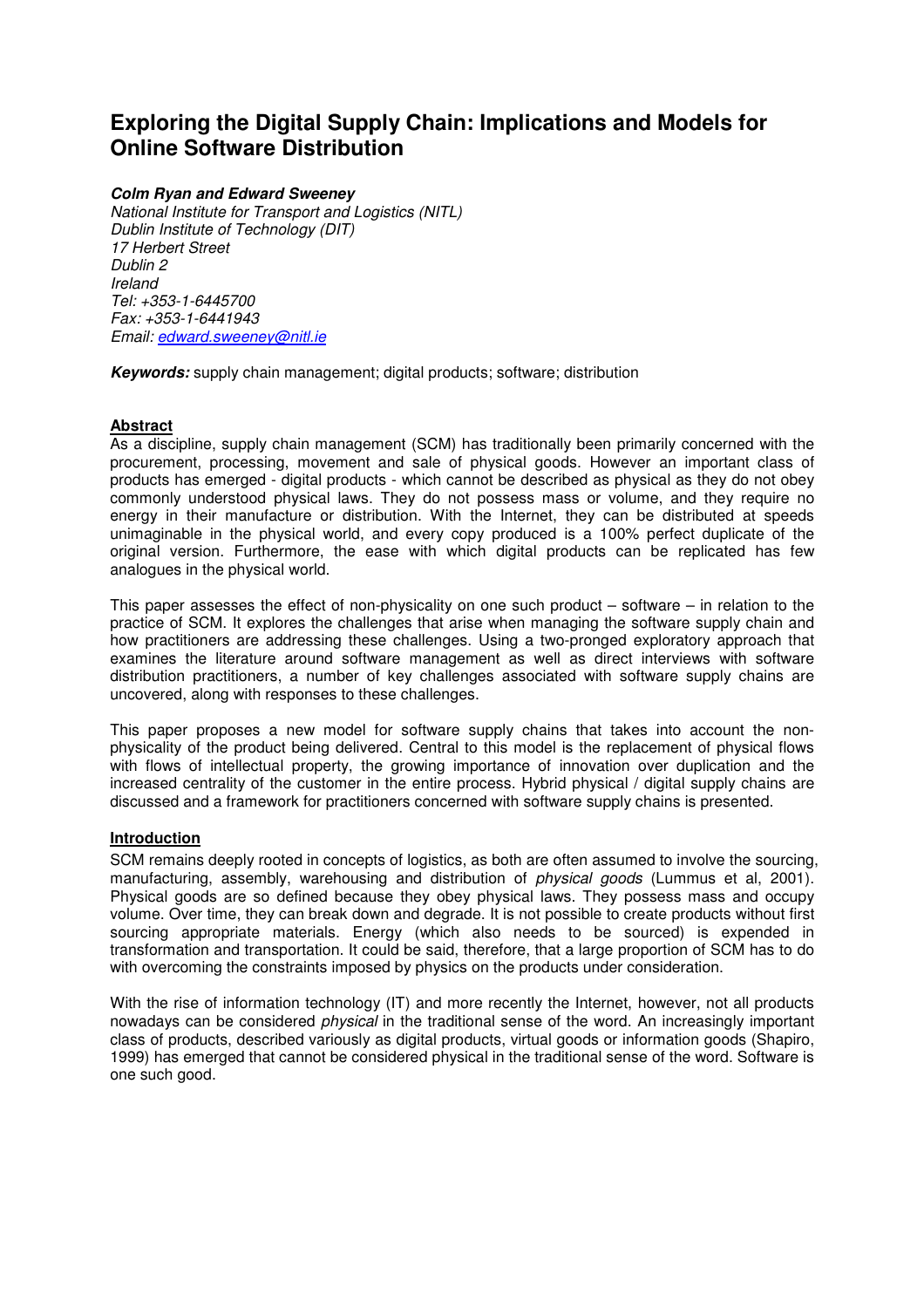#### **Characteristics of non-physical products**

Andrew Whinston et al., in their book The Economics of Electronic Commerce (1997), lay down a few properties of digital goods:

- Indestructibility (the tendency of a digital product to maintain its form ad-infinitum);
- Transmutability (the ease by which a digital product can be modified); and
- Reproducibility (the ease by which digital products can be reproduced, stored and transferred).

From an SCM perspective it is this property of reproducibility in particular that makes digital products so different from physical products. This property has huge consequences so long as there is sufficient storage and bandwidth available to copy, move and transport product (an increasingly valid assumption – see Eldering (1999) and Grochowski (2003)). No raw materials or energy need to be sourced or used up in the process. Replication is instantaneous and need not happen in a location controlled by the producer (i.e. a manufacturing facility). Combined with the free distribution afforded by the Internet, transportation is free and practically instantaneous (bandwidth issues not withstanding). No inventories therefore need to be built up or sales forecasts derived to ensure adequate supply in an efficient manner.

Economists refer to digital products as having an almost zero marginal cost (Shapiro 1999, Whinston 1997). In other words, once the first-copy of software has been developed, the costs involved in creating and disseminating the second (and further copies) can be practically zero. Even when software is distributed physically, marginal costs for software are typically tiny. Hoch (2000), for instance, compared the price for the first copy of Microsoft Windows 95 (\$1bn.) to the cost of the second copy (\$3). Nowadays, with digital distribution, even this paltry amount would be considered very high.

This ease of replication combined with the "out of control copy-machine" of the Internet (Shapiro, 1999) creates a situation where software, like any digital product, is an abundant good, as opposed to physical products which are typically in scarce supply (Anderson, 2006). Once a copy of software is put up on the Web it is potentially available for download or use by everyone who wishes to use it, at all times and in any location they wish to use it. Furthermore it can be downloaded as many times as the user wishes $^{\rm 1}.$ 

#### **Challenges for software companies**

The non-physicality of software, while creating huge apparent advantages for companies (i.e. creating a product that requires no investment in manufacturing and warehousing, and where transmission costs are low), has also created significant challenges.

#### **Bandwidth**

l

Bandwidth constraints remain very significant when distributing digital products. Some software products are very large, occupying many gigabytes of disk space. Even high-speed DSL lines may be inadequate as a means of distributing such a large amount of content. The choice of Internet provider is crucial in ensuring high-speed service (Chaffey, 2007). Multiple web-servers are used, balanced equally so that the most traffic can be processed at peak times. In addition, providers closer to the Internet backbone are more likely to provide a better service, however this comes at a higher cost. Partnering with external companies, such as Akamai and Sandpiper, are viable means of addressing bandwidth issues.

#### **The effect of zero marginal costs on price.**

While zero marginal cost is a boon from the direct cost standpoint, it also means that market forces will continually act to reduce the price to zero, thus putting pressure on profit margins (Messerschmitt and Szyperski, 2003). Software companies are continually challenged to differentiate their software from competitors.

<sup>&</sup>lt;sup>1</sup> Companies attempt to limit this property by implementing copy-protection, but it is important to realise that copy-protection is not a natural feature of digital products – it has to be built in as an add-on to enable it to work.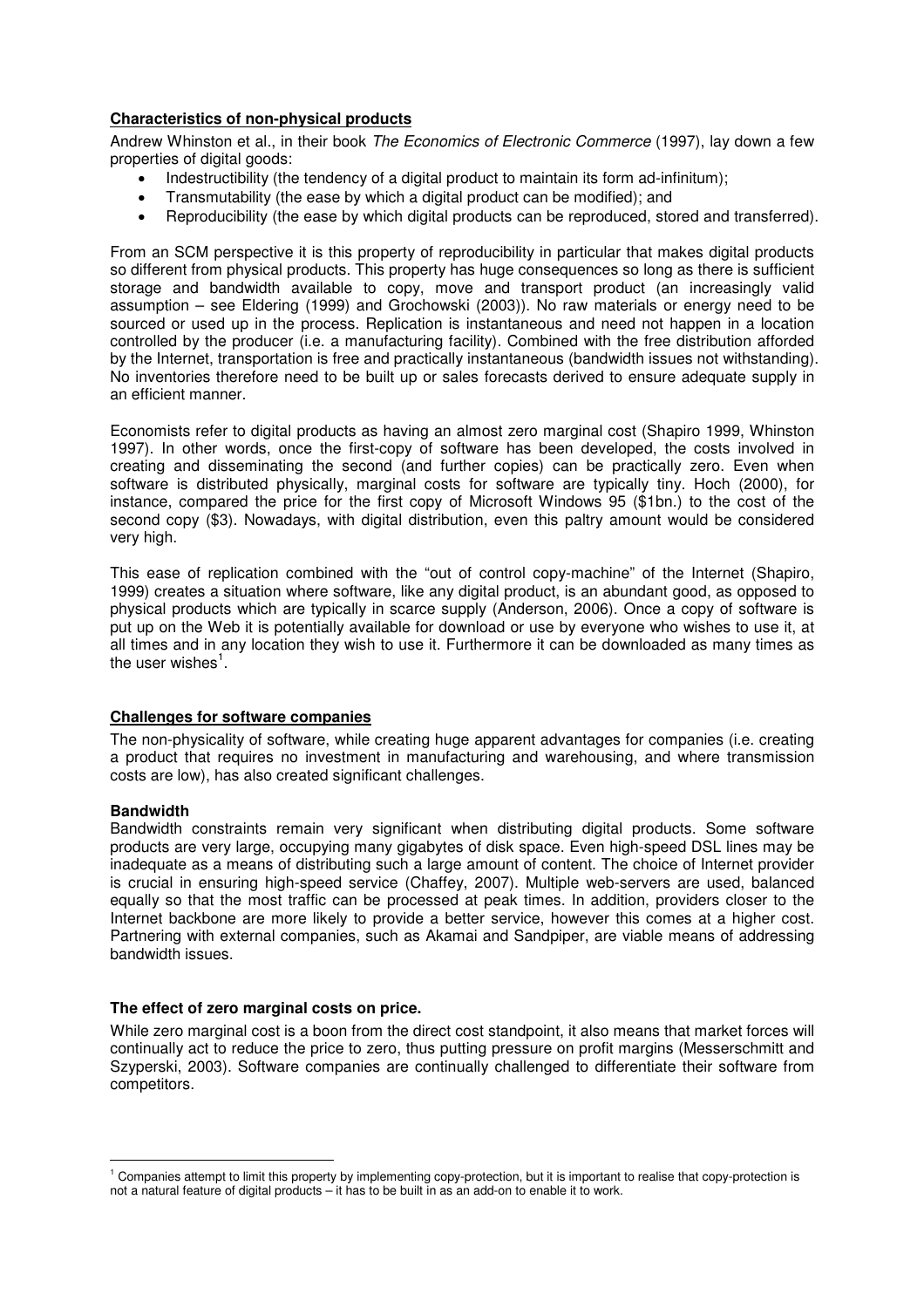#### **Competition from low-cost producers**

Significant costs are incurred in the production of the first software product, however new business models employing the use of low cost and even free programming talent, have served to reduce these costs greatly. Open source software, the most prominent of these models, employs free software expertise in the production of very competitive products<sup>2</sup>. This serves to push commercial software prices down, challenging incumbents to experiment with new means of generating revenue. In the case of open source, companies make profits from related or complementary activities such as software services or hardware. Red Hat, a software service company, generates healthy revenues from support and consultancy relating to its core software product (Linux) which is available for free (Young, 1999).

#### **Copy Protection**

After going through the expense of developing a new software product, it is understandable that some software companies might feel aggrieved when people start to distribute their software for free. Messerschmitt (2003) identifies a number of standard approaches to combat software piracy, ranging from technological approaches (e.g. Digital Rights Management (DRM)), legal approaches (e.g. End User License Agreements (EULAs) backed up by audits and threatened lawsuits) and business mechanisms such as differential pricing (Gopal, 2000). Technological approaches can increase supply chain complexity and reduce customer acceptance. Consequently, it is a critical decision for many companies to decide what level of anti-piracy they are going to include with their software. If software companies do decide to implement technology measures then appropriate back-end mechanisms must be put in place to ensure successful operation.

#### **Technology Compatibility**

Messerschmitt (2003) points out a key difference between digital and physical goods in that goods such as software cannot exist without a physical support infrastructure (i.e. hardware). In addition, software applications may require layers of other software products to be present on the hardware before it can work properly: an example being the Windows operating system on most personal computers (PCs). Software companies therefore require strong relationships with hardware and platform vendors in order to stay ahead of the technology curve.

#### **Methodology**

The focus of the research was to understand the challenges that practitioners encounter with digital distribution and how their organisations respond to the challenges. A distinction was made between typically business related concerns and concerns that specifically apply to distributing software as a digital product.

A number of in-depth, one-on-one interviews were held with software distribution practitioners in 8 companies with a significant software business. In-depth interviews were chosen because the approach was exploratory in nature, with the research laying open the possibility of discovering new data. Bias and error during the interview was minimised through open questioning, assurances of confidentiality and sending the write-ups back to the respondents once completed for their review and approval.

All except one respondent worked in a major global company with revenues exceeding \$1bn.

#### **Results**

l

The companies tended to address these challenges with three general approaches: (i) assume that software is like a physical product and adjust availability accordingly; (ii) distribute freely and exploit supply-side limitations elsewhere; or (iii) do not "distribute" at all.

#### **(i) Physical and pseudo-physical distribution**

Many companies have chosen to pursue the first approach: born out of supply chains, legacy infrastructures and a competitive landscape that was designed to deal with physical product manufacture. Companies pursuing this strategy act to limit supply through technological copy-

<sup>2</sup> For example, Mozilla Firefox, Apache Tomcat, Java.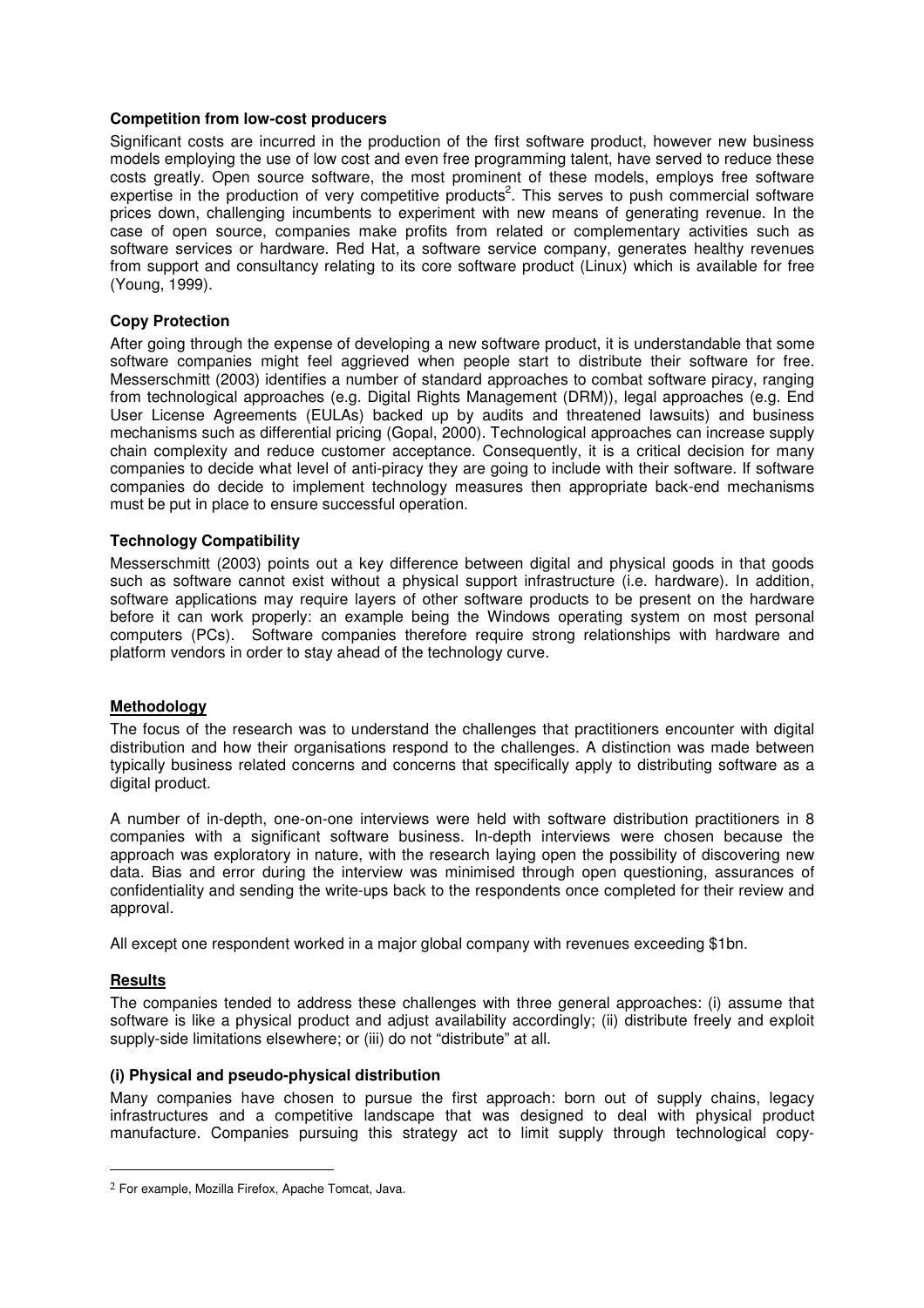protection measures backed up by legal enforcement. The customer's use of the software is impaired from the outset by highly restrictive licenses that need to be agreed to before the product can be used at all. Then, copy protection measures such as activation keys are included in the software to prevent duplicate copies being made. Complex supply chains need to be developed to support many of these initiatives. For instance, an infrastructure may be required to distribute activation keys in a secure fashion to the correct customers. These processes are complicated where third parties (distributors or resellers) need to be involved. Billing mechanisms may need to be integrated with the distribution mechanisms. Such processes require significant customer support overhead.

#### **(ii) Free distribution**

In the second approach, few or no controls are imposed on the distribution of software. Some or all versions of the software are distributed to users with few control mechanisms in place. A number of different approaches were used by these companies.

- a) The total-service based model. In this model, the software is free to distribute and install. However, associated services such as consultancy, bug-fixing, hardware, training, technical support and customer support (all limited in supply) are available to the customer for a fee.
- b) The customised model. In this case, the software is freely distributed However, such is the nature of the software that without extensive customisation, it has little value except to the customer for which it is intended. The companies involved deliver large-scale system installations, where the software requires extensive modification before it can be useful to the customer.
- c) The complementary model. In this case the software is provided to enhance the value of a physical product such as computer hardware.
- d) The premium enticement model. While basic or limited copies of a version of software are made available at no cost, an incentive is provided enticing users to upgrade their software to a premium version that is charged at a cost. This premium version may contain limited supply features (e.g. a 24x7 support hotline).

## **(iii) No distribution**

The third approach avoids the need to involve product replication at all. In this case the "infinite availability" of software is comparable to a resource such as electricity or water and is made accessible whenever and wherever the user desires it. In the Software-as-a-Service (SaaS) type model, a single instance of software is shared amongst multiple users. Replication is therefore not required. This model is gaining currency over the past few years as bandwidth (speed and market penetration) has increased and concerns over data security are addressed.

#### **Discussion: The changing role of supply chain management**

The research has identified three different classes of software distribution models: one which tends to rely on traditional physical infrastructures and paradigms, and two others that better exploit the properties of the digital products. Approaches which are comparable to physical distribution tend to require significant management overhead (forecasting, inventories, copy-protection, license management, bandwidth management, etc.), whereas less traditional management is required for free and uncontrolled distribution over the Internet. In other words, from a traditional SCM standpoint, there is a variation in complexity according to the degree to which digital product distribution is made to resemble physical product distribution (Figure 1).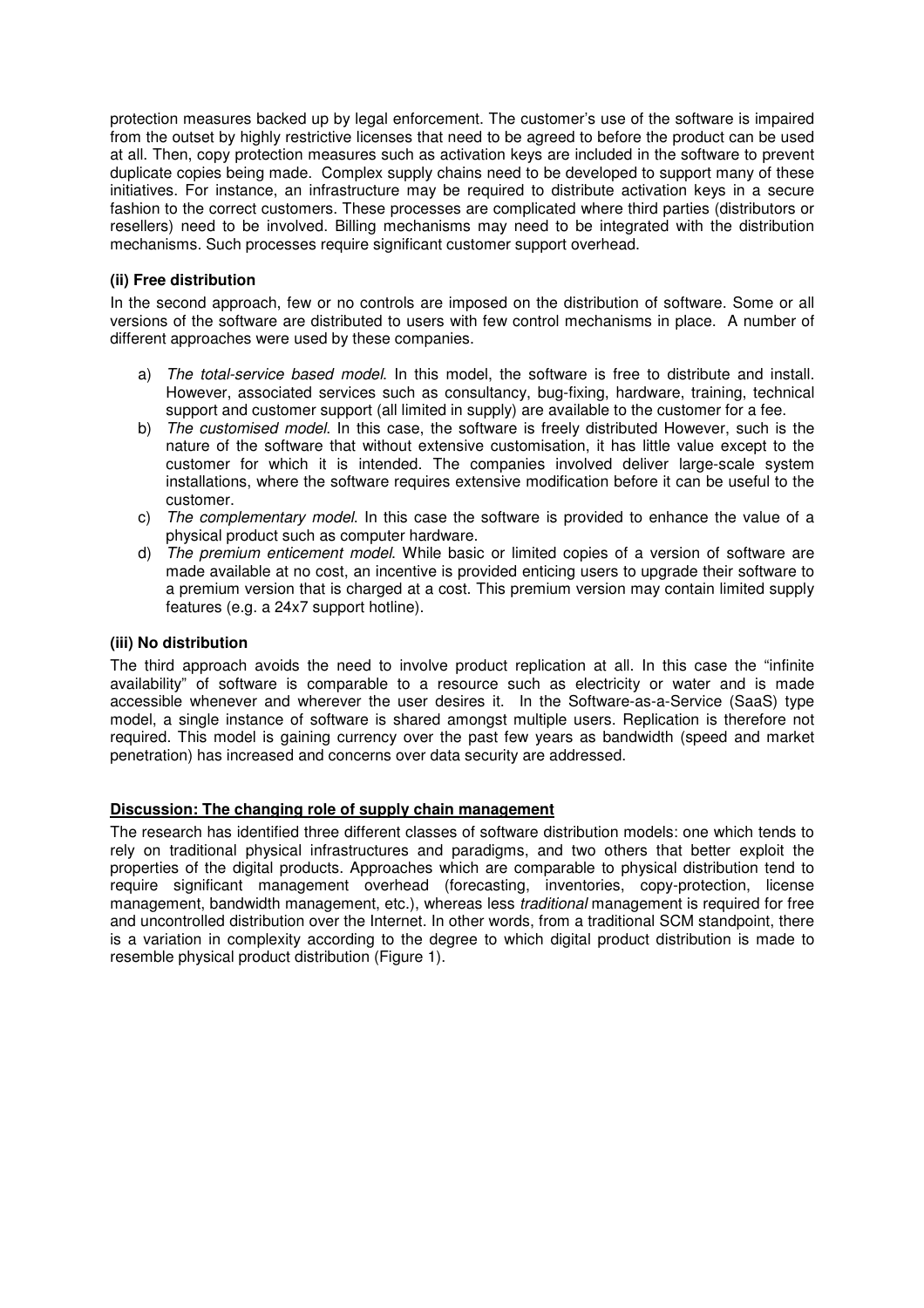

Figure 1: Changes in SCM requirements over the spectrum of digital distribution approaches

What then for the future of SCM in the digital world? While this research reveals that physical and pseudo-physical distribution approaches remain important in the software distribution process, two new supply chain scenarios are postulated. Both scenarios assume that manufacturing and distribution are of minor importance in the world of digital products, and that the right software is instantly available whenever it is required. Both are areas worthy of significant further research.

- 1) Hybrid physical / digital / service supply chains. In this scenario, the supply or availability of digital product becomes integrated into a more comprehensive supply chain strategy involving physical supply and service based elements. Hybrid distribution leverages the advantages of digital products to improve the performance of more traditional supply chains.
- 2) Innovation Cycle Management. In this scenario, the focus moves from the flow of *product* to the flow of innovation (e.g. ideas, software code, executables, feature suggestions) from first conception, to development, to release, and distribution into the hands of the customer. It is seen as a cycle because the flow of feedback back from customers (a kind of reverse logistics process in the digital world) is crucial to further innovation and new releases of product. The focus of SCM migrates from operational concerns to product development and lifecycle management considerations. This challenge is complex because development is increasingly fragmented amongst different groups (in-house developers, off-shore developers, contractors, specialists etc.), and customers can vary enormously in terms of their requirements, processes and feedback mechanisms.

# **Conclusion**

Digital products such as software will affect the practice of SCM greatly over the coming years; however it is important to make a distinction between the properties of digital products and physical products in planning appropriate supply chain strategies. While pseudo-physical distribution strategies, such as the use of copy-protection, are unlikely to disappear in the near term, it is likely that companies will leverage the free replication properties of digital products to enhance their current supply chains, and that they will put greater focus on the management of the innovation cycle to drive the maximum amount of differentiation and value from their products.

#### **References**

- Anderson, C., (2006). The Long Tail. New York: Hyperion.
- Chaffey, D., (2007). E-Business and E-Commerce Management. Englewood Cliffs: Prentice Hall.
- Eldering, C.A., Sylla, M.L. & Eisenach, J.A., (1999), 'Is there a Moore's law for bandwidth?', IEEE Communications Magazine, Volume 37, Issue 10.
- Gopal, R. D. & Sanders, G. L., (2000), 'Global software piracy: You can't get blood out of turnip', Communications of the ACM, 43(9):83–89, September 2000.
- Grochowski, W. & Halem, R. D.,(2003), 'Technological Impact of magnetic hard disk drives on storage systems', IBM Systems Journal, Vol. 42, IBM.